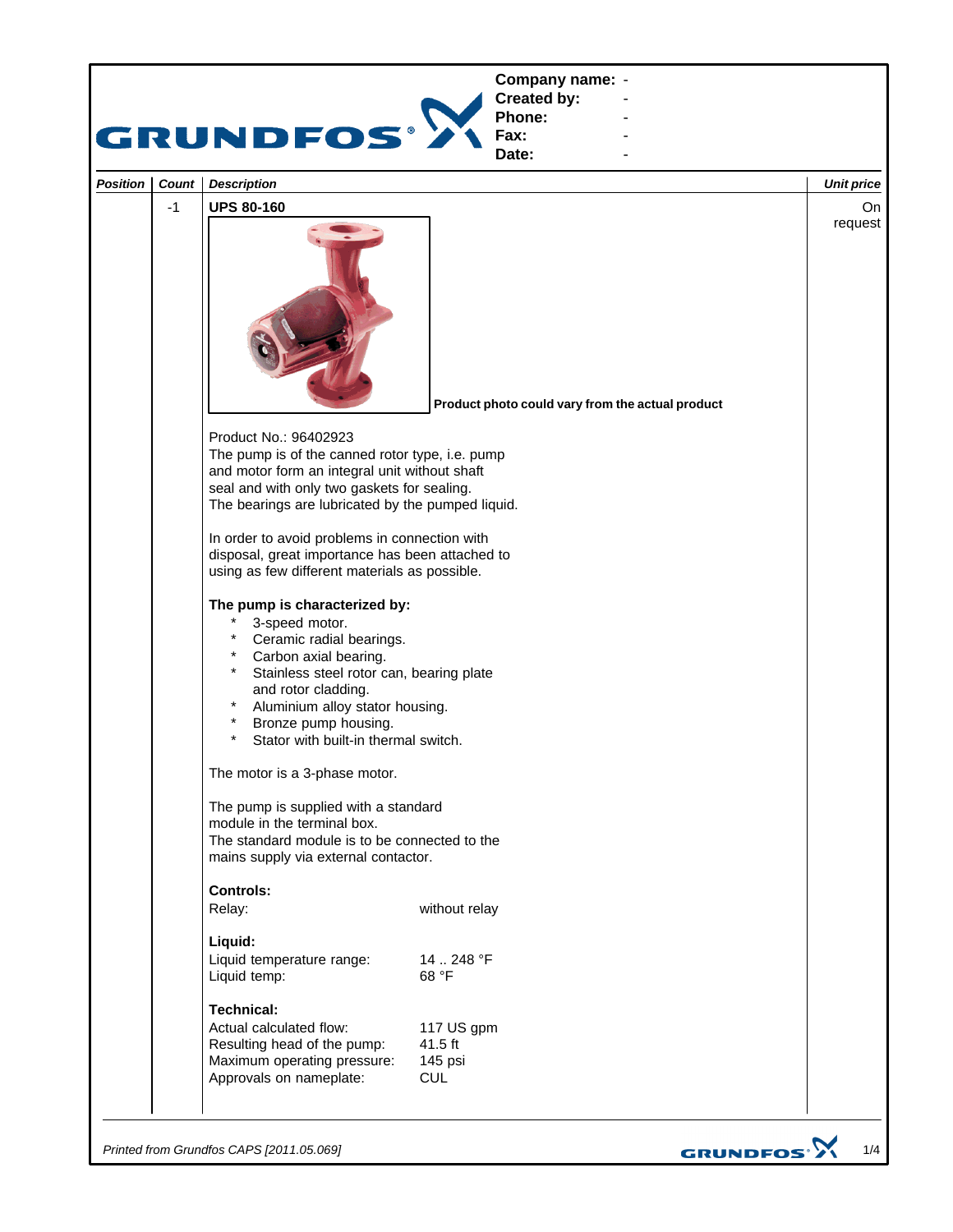## **Company name: -** Construction of the construction



**Created by: Phone:**

**Fax: Date:**

**-** Construction of the construction **-** Construction of the construction **-** Construction of the construction

|          |       | Date:<br>$\blacksquare$              |                        |                   |  |
|----------|-------|--------------------------------------|------------------------|-------------------|--|
| Position | Count | <b>Description</b>                   |                        | <b>Unit price</b> |  |
|          |       | <b>Materials:</b>                    |                        |                   |  |
|          |       | Pump housing:                        | <b>Bronze</b>          |                   |  |
|          |       |                                      | DIN W.-Nr. 2.1176.01   |                   |  |
|          |       | Impeller:                            | Stainless steel        |                   |  |
|          |       |                                      | DIN W.-Nr. 1.4301      |                   |  |
|          |       |                                      | <b>AISI 304</b>        |                   |  |
|          |       | Installation:                        |                        |                   |  |
|          |       | Range of ambient temperature:        | 32104 °F               |                   |  |
|          |       | Maximum operating pressure:          | 145 psi                |                   |  |
|          |       | Flange standard:                     | <b>ANSI</b>            |                   |  |
|          |       | Type of connection:                  | $\mathsf F$            |                   |  |
|          |       | Pipe connection:                     | 80                     |                   |  |
|          |       | Pressure stage:                      | 145 psi                |                   |  |
|          |       | Port-to-port length:                 | 19" mm                 |                   |  |
|          |       | Electrical data:                     |                        |                   |  |
|          |       | Power input in speed 1:              | 1500 W                 |                   |  |
|          |       | Power input in speed 2:              | 1550 W                 |                   |  |
|          |       | Max. power input:<br>Main frequency: | 2050 W<br>60 Hz        |                   |  |
|          |       | Rated voltage:                       | 3 x 208-230 V          |                   |  |
|          |       | Current in speed 1:                  | 4.05 A                 |                   |  |
|          |       | Current in speed 2:                  | 4.2 A                  |                   |  |
|          |       | Current in speed 3:                  | 6.35 A                 |                   |  |
|          |       | Cos phi in speed 1:                  | 0,93                   |                   |  |
|          |       | Cos phi in speed 2:                  | 0,93                   |                   |  |
|          |       | Cos phi:                             | 0,81                   |                   |  |
|          |       | Enclosure class (IEC 34-5):          | X4D                    |                   |  |
|          |       | Insulation class (IEC 85):           | H                      |                   |  |
|          |       | Others:                              |                        |                   |  |
|          |       | Net weight:                          | 104 lb                 |                   |  |
|          |       | Gross weight:                        | 109 lb                 |                   |  |
|          |       | Shipping volume:                     | $3.46$ ft <sup>3</sup> |                   |  |
|          |       |                                      |                        |                   |  |
|          |       |                                      |                        |                   |  |
|          |       |                                      |                        |                   |  |
|          |       |                                      |                        |                   |  |
|          |       |                                      |                        |                   |  |
|          |       |                                      |                        |                   |  |
|          |       |                                      |                        |                   |  |
|          |       |                                      |                        |                   |  |
|          |       |                                      |                        |                   |  |
|          |       |                                      |                        |                   |  |
|          |       |                                      |                        |                   |  |
|          |       |                                      |                        |                   |  |
|          |       |                                      |                        |                   |  |
|          |       |                                      |                        |                   |  |
|          |       |                                      |                        |                   |  |
|          |       |                                      |                        |                   |  |
|          |       |                                      |                        |                   |  |
|          |       |                                      |                        |                   |  |
|          |       |                                      |                        |                   |  |

*Printed from Grundfos CAPS [2011.05.069]*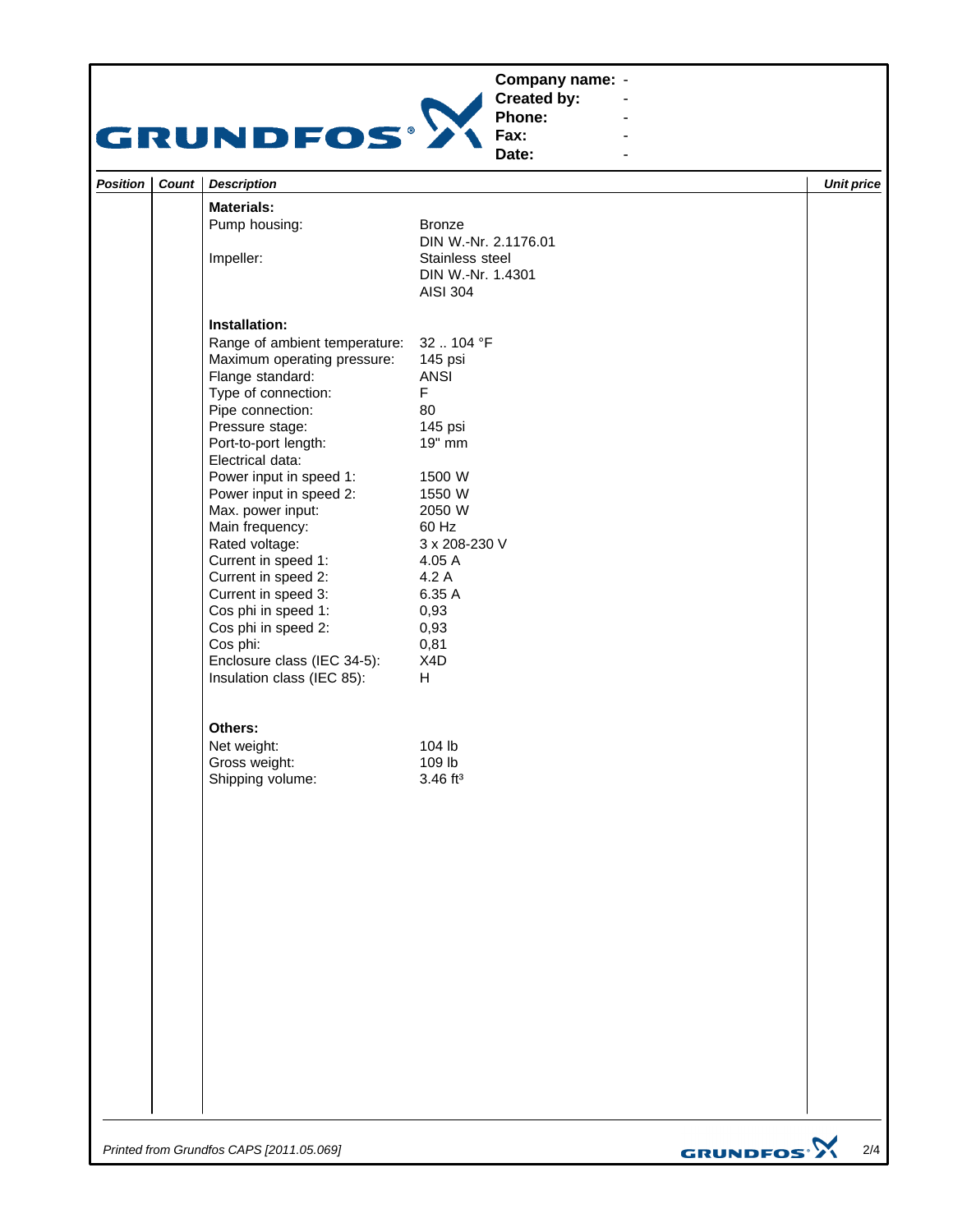

*Printed from Grundfos CAPS [2011.05.069]*

3/4